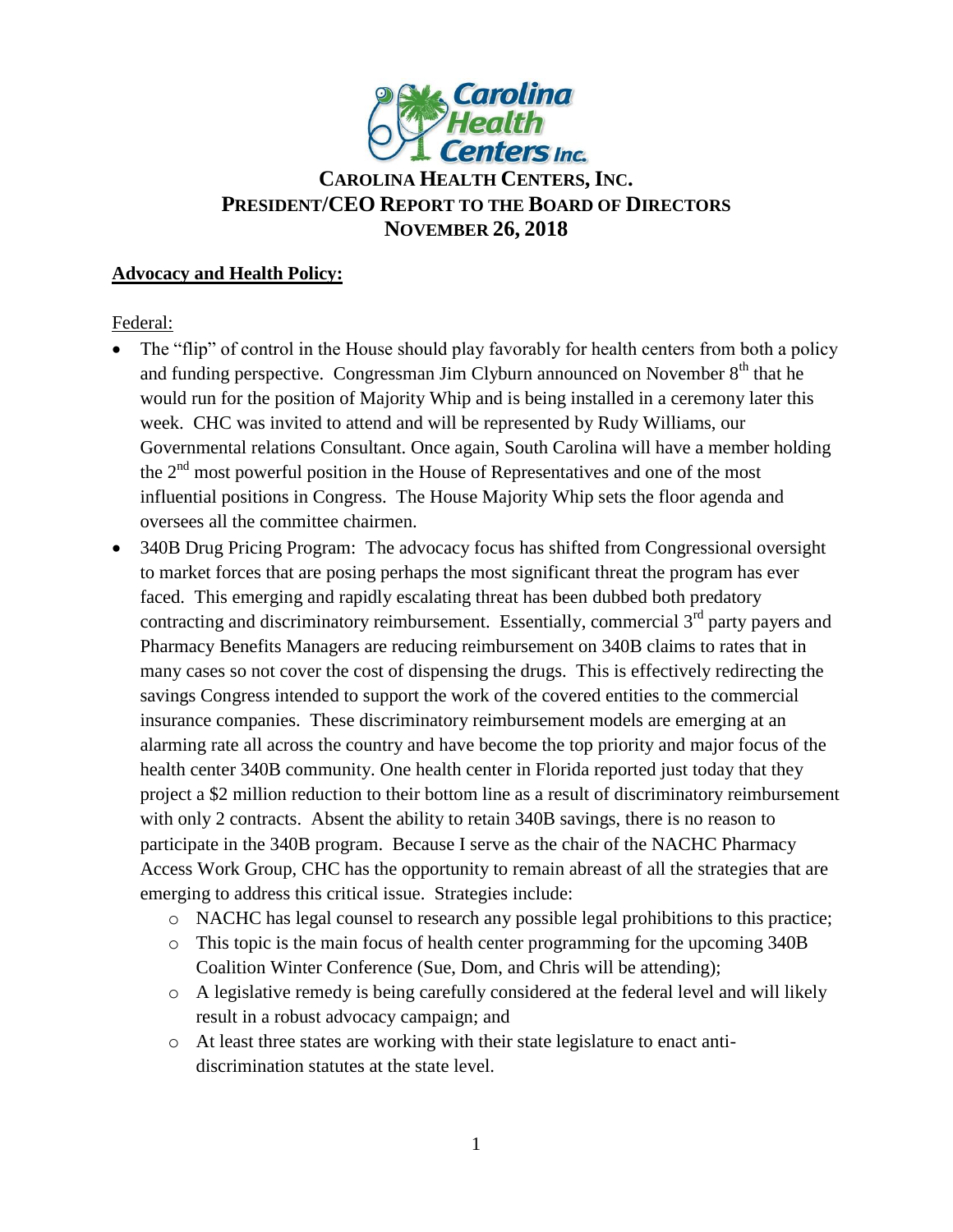State:

The South Carolina Primary Health Care Association has finalized its Legislative Agenda for the upcoming session of the general Assembly. The agenda includes a request for increased state funding. I continue to serve on the Legislative Committee of the SCPHCA whose meetings are held monthly by teleconference.

## **CHC Staff and Leadership Development Activities:**

- Primary focus has been the preparation for a second-tier management retreat to be held Wednesday, November  $28<sup>th</sup>$  from noon – 5PM. Our goal is to hold these meetings quarterly. The agenda for the upcoming meeting includes the following:
	- o Review of Employee Satisfaction Survey (ESS) scores and comments specific to managers and supervisors and discussion of strategies for response and improvement;
	- o Review of ESS suggestions for training and development and discussion of training plan for 2019-21;
	- o The never-ending discussion of appearance and dress code;
	- o Input on staff recruitment and retention; and
	- o Guidance on various personnel issues.
- Year-end holiday bonus was announced in last week's Monday Message and the senior leadership team delivered all checks out to the sites on Tuesday.
- All annual senior leadership performance appraisals are complete.

## **Strategic and Operational Activities**

- Department of Pharmacy:
	- o Along with 340B Program Compliance Manager, participated in monthly 340B Office Hours – a 1-hour operations focused telephone meeting of health centers interested in optimizing their 340B programs.
	- o We are evaluating three Third-party Administrators (TPA) to assist in the expansion of our contract pharmacy initiative.
- Department of Family Medicine: No specific activity to report.
- Department of Pediatrics:
	- o Issued a Letter of Intent to hire Dr. Austin Lively and we had a follow-up conversation to address questions he had about the proposed contract terms. He is returning to Clinton this weekend to tour the area and have dinner with Dr. Ashley Jenkins and her husband. We hope to have an employment decision within the next two weeks.
	- o We are evaluating a course of action in response to the increased demand at The Children's Center being driven by increased births at SRH and MCO requirements for well child visits. Under consideration is expansion the physical capacity at TCC to house at least one additional pediatric provider, additional support an enabling staff, and ideally - a small pharmacy outlet. We believe there is sufficient square footage,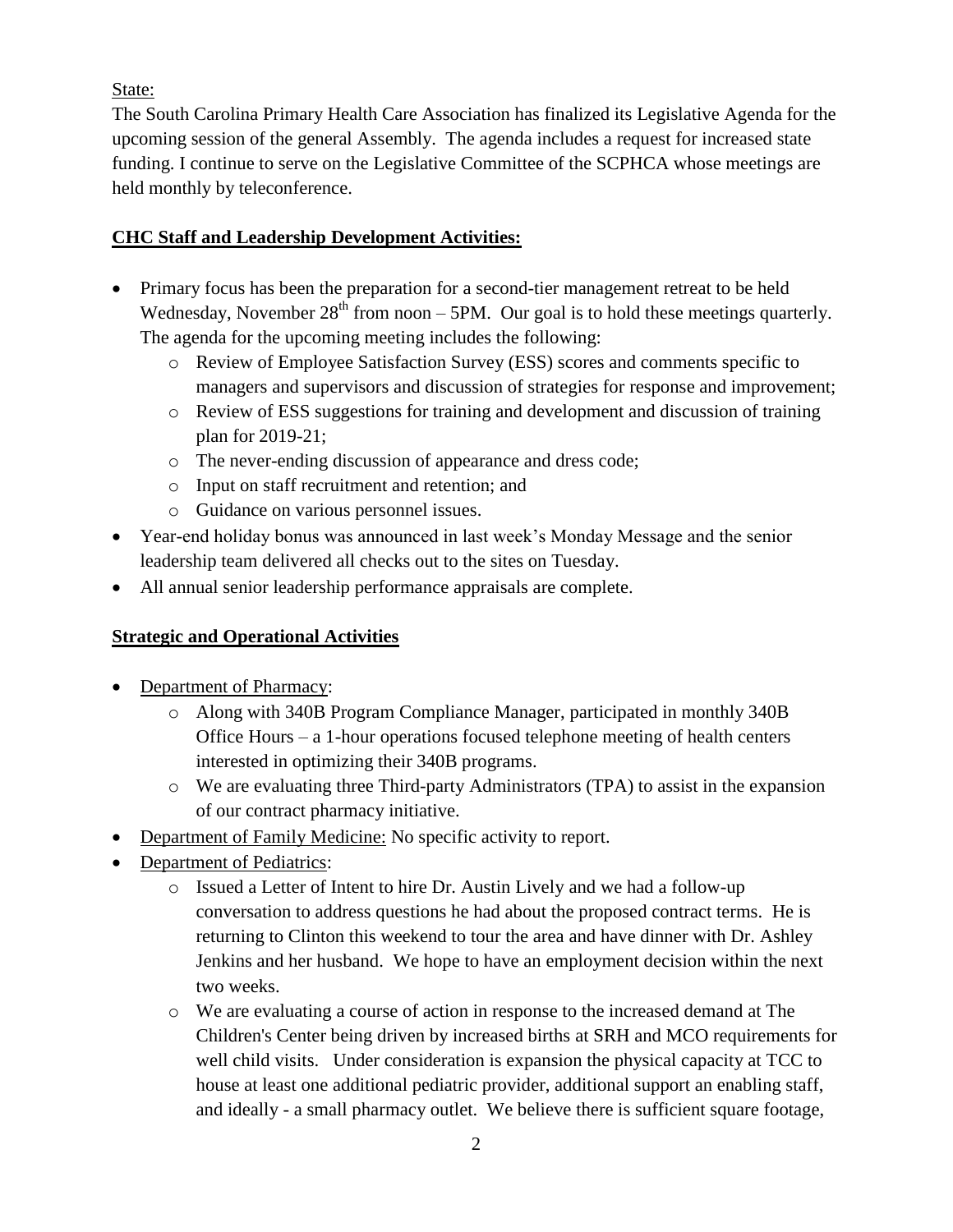though it is not configured or being used in the most effective manner. To that end, we have retained a consulting firm that specializes in practice design and patient flow to conduct an assessment of the space and provide us with recommendations for optimizing the space to accommodate our short term needs as well as long term expansion.

- o In alignment with potential expansion at TCC, we have been made aware of a 3rd year pediatric resident who is scheduled to interview with another Greenwood practice - assumedly with SRH. We have had an initial telephone interview and are piggy-backing a face to face interview and tour of TCC onto his already scheduled trip to Greenwood. That interview is scheduled for December  $18<sup>th</sup>$ .
- Behavioral Health:
	- o LC4/Hometown Pediatrics counselor is working out well.
	- o Interviews for current vacancy at TCC have been disappointing. A candidate has been identified; however, she has very little experience and TCC leadership is concerned that she will not be able to handle the volume or complexity of need. They have proposed we hire three part-time counselors to job share one FT in-house counselor position. We are evaluating the feasibility in terms if billing and reimbursement.
- CIMS:
	- o Participated in the annual meeting of the Development and Nominating Committee to prepare for the January Annual Meeting when two managing partner seats will be open for election.
	- o Along with our Director of Quality and Population Health, I am participating in weekly telephone "huddles" to around a work plan to dramatically increase the number of gaps in care closed by the end of the calendar year.
- SCPHCA:
	- o No activity to report.
- Other:
	- o The Senior Leadership teams of GHS/Laurens campus and CHC had their quarterly rounding meeting during November. Major topics of discussion were: a) the GHS/Palmetto Health merger and any impact we should expect; b) our plans to remain in the LC4 space long-term; and c) plans to cover pediatric hospital call in light of a private physician withdrawing from the call rotation.

## **Consulting:**

- Consulting engagements in progress:
	- o Under contract with 340B Health for the design and coordination of two CHC Expert Sessions for the 340B Coalition 2019 Winter Conference. Consulting fee = \$5,000 plus waiver of \$1,000 conference registration.
	- o 340B Module for 2019 NACHC CFO Institute in March, 2019 (conducted as webinar). Consulting fee  $= $500$